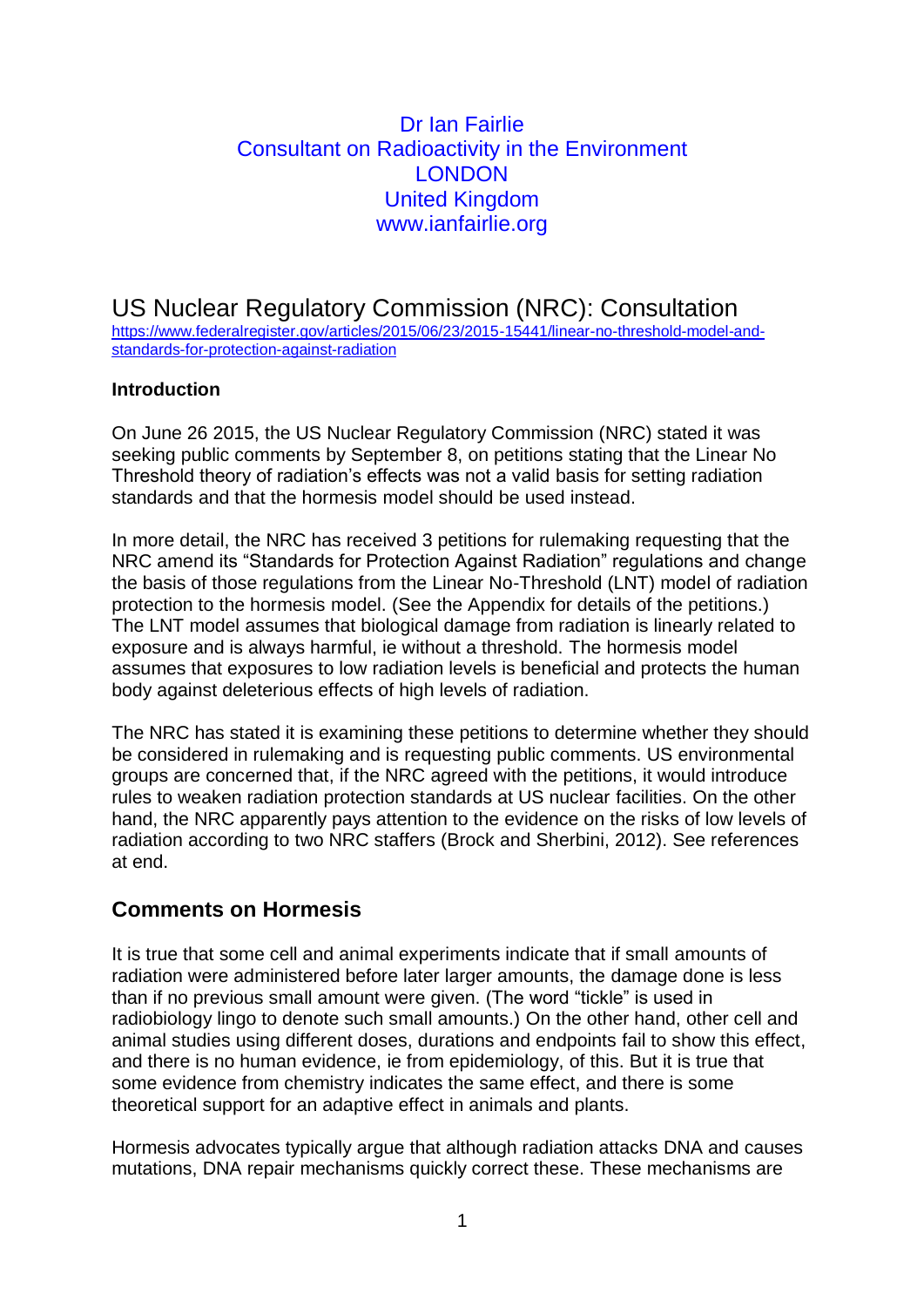certainly numerous and busy – it is estimated over 15,000 repairs per hour are carried out in each cell – but from the sheer number of repairs, many misrepairs occur and it is the misrepairs that cause the damage.

But even if the existence of hormesis were accepted, the question remains – what relevance would it have for radiation protection? The answer- as stated repeatedly in official reports by UNSCEAR and BEIR etc - is zero. For example, do we give "tickle" doses to people about to undergo radiation therapy, or to nuclear workers? Of course, we don't.

And what about background radiation? All of us receive small "tickle" doses of radiation – about 3 mSv per year. Do these somehow protect us from more radiation? How would we notice? And if it did, so what? That is, what relevance would it have for radiation protection, eg setting radiation standards? The answer is again ….none. Indeed, as we show below, good evidence exists that even background radiation itself is harmful.

# **Comments on LNT**

On the other hand, the scientific evidence for the LNT is plentiful, powerful and persuasive. It comes from epidemiological studies, radiobiological evidence, and official reports. Let's examine these in turn.

# **A. Epidemiological Studies**

Does the available epidemiological evidence show risks declining linearly with dose at low doses? Yes, recent epidemiology studies do indeed show this, and the important new points are that these are (a) **very large** studies with statistically significant results, and (b) at **very low doses**, even down to background levels. In other words, the usual caveats about the validity of the linear shape of the dose response relationship down to low doses are unjustified.

The most recent evidence is from a particularly powerful study by Leuraud et al (2015) which shows linearly-related risks down to low levels (average dose rate = 1.1 mGy per year). [http://www.thelancet.com/journals/lanhae/article/PIIS2352-](http://www.thelancet.com/journals/lanhae/article/PIIS2352-3026%2815%2900094-0/fulltext) [3026%2815%2900094-0/fulltext](http://www.thelancet.com/journals/lanhae/article/PIIS2352-3026%2815%2900094-0/fulltext) The main findings from the Leuraud study are shown in graph 1.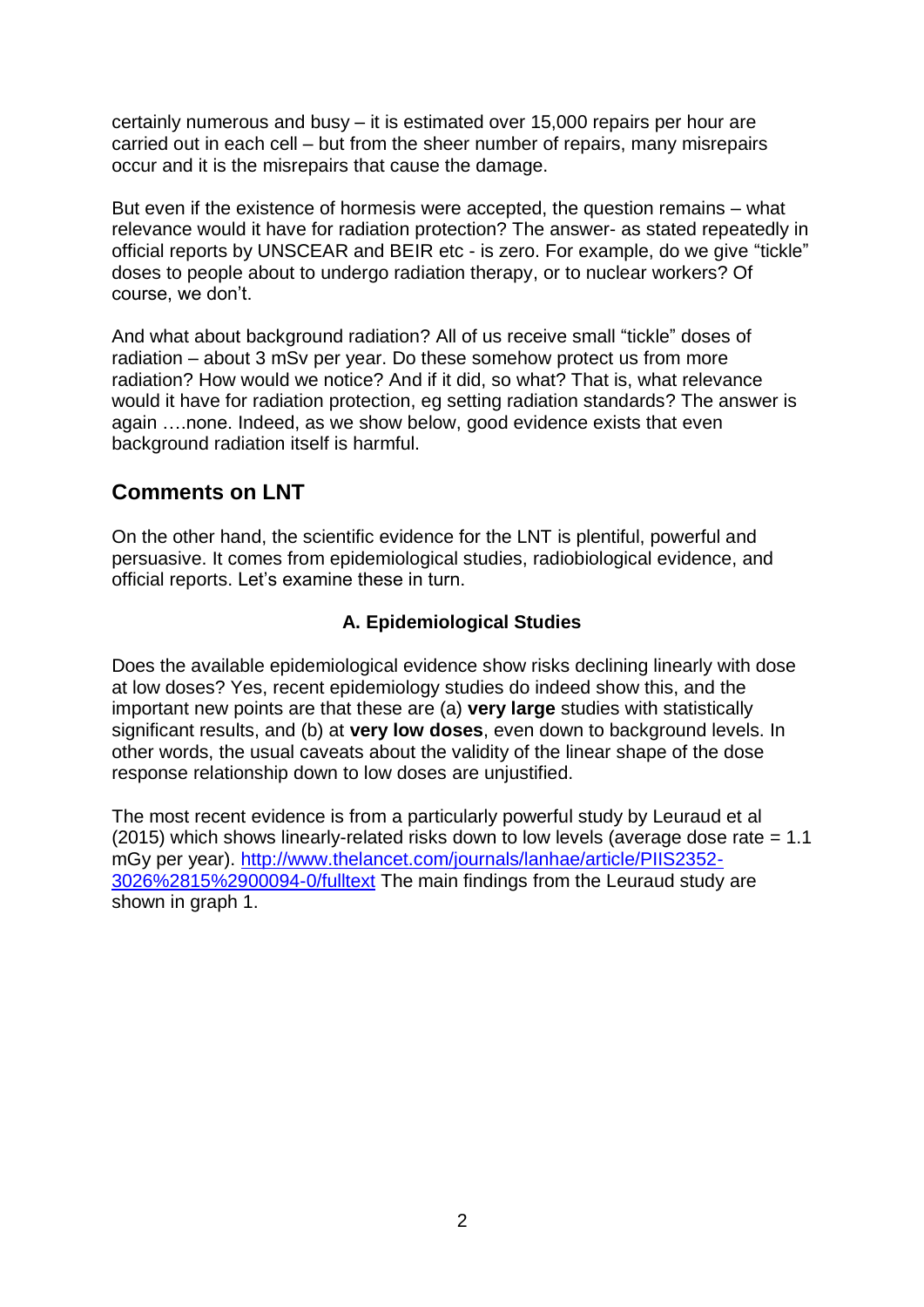#### **Graph 1**



Two interesting things about this study are that 5 of the 13 authors are from US scientific institutes, including the Centers for Disease Control and Prevention, the National Institute for Occupational Safety and Health, the Department of Health and Human Services, University of North Carolina, and Drexel University School of Public Health. Also that the study was funded by many international agencies, including the US Centers for Disease Control and Prevention, US National Institute for Occupational Safety and Health, US Department of Energy, and the US Department of Health and Human Service.

It is legitimate to ask whether the NRC is in contact with any of these official US agencies about these issues.

The Leuraud et al study is merely the latest of many studies providing good evidence for the LNT model. Second is the Zablotska study after Chernobyl. Graph 2 below, reproduced from Zablotska et al (2012), shows statistically significant risks for all leukemias and for chronic lymphocytic leukemia (CLL) in over 110,000 Chernobyl cleanup workers. It can also be seen that there are 6 data points showing increased risks below 100 mSv - a commonly cited cut-off point.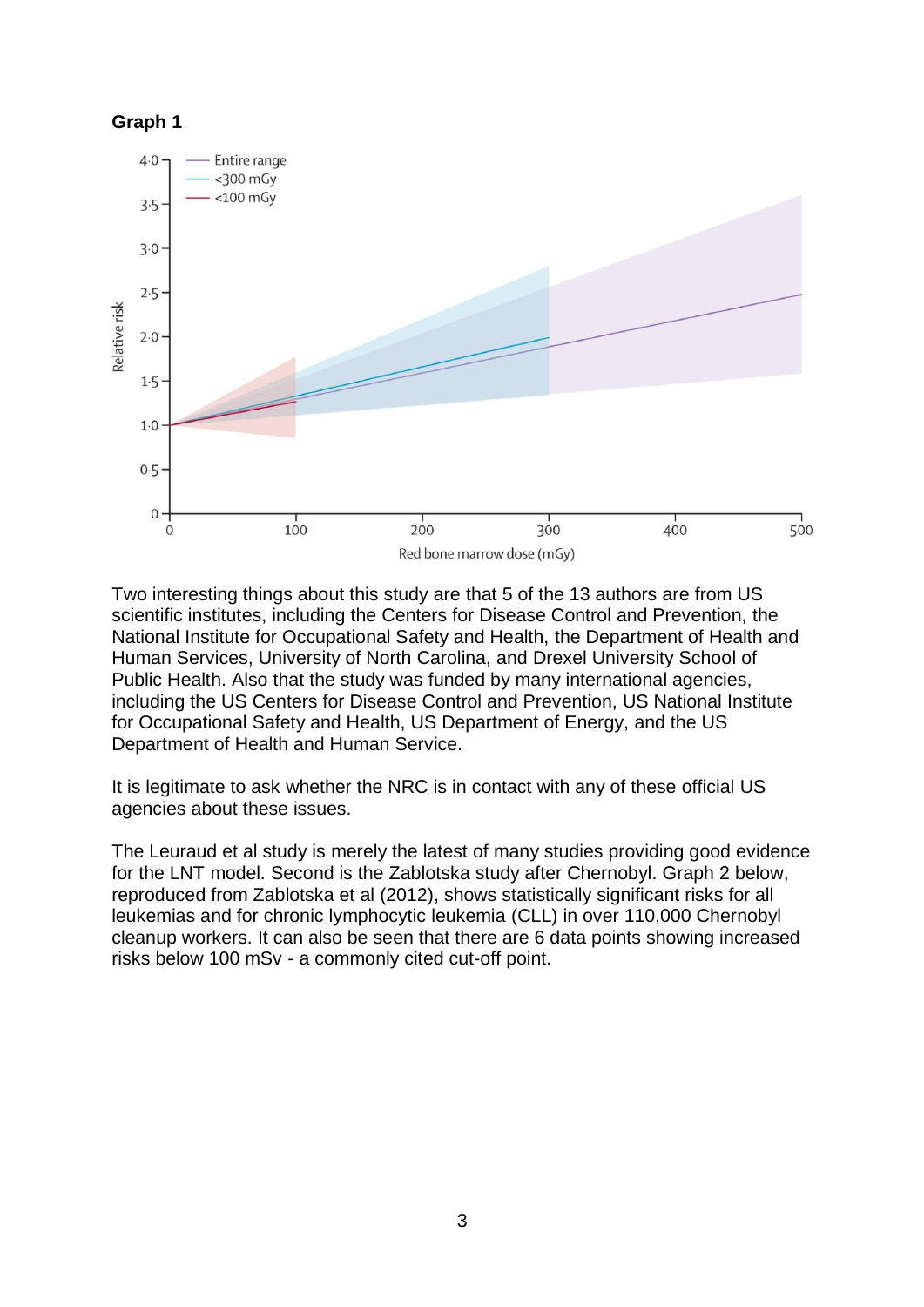



Third is the very recent cohort study of radiation exposures from medical CT scans in the UK by Pearce et al (2012). 74 out of 178,604 patients diagnosed with leukaemia and 135 out of 176,587 patients diagnosed with brain tumours were analyzed. As shown in graph 3 reproduced from their study, the authors noted a positive association between radiation doses from CT scans and leukaemia and brain tumours .The large dashed line showed a linear fit to the data with a 95% confidence interval shown by small dashed lines.





Fourth are the risks from background radiation – yes, even from background radiation. Kendall et al in 2012 conducted a large UK record-based case–control study testing associations between childhood cancer and natural background radiation with over 27,000 cases and 37,000 controls. Surprisingly, they observed an elevated risk of childhood leukaemia with cumulative red bone marrow dose from natural background gamma radiation.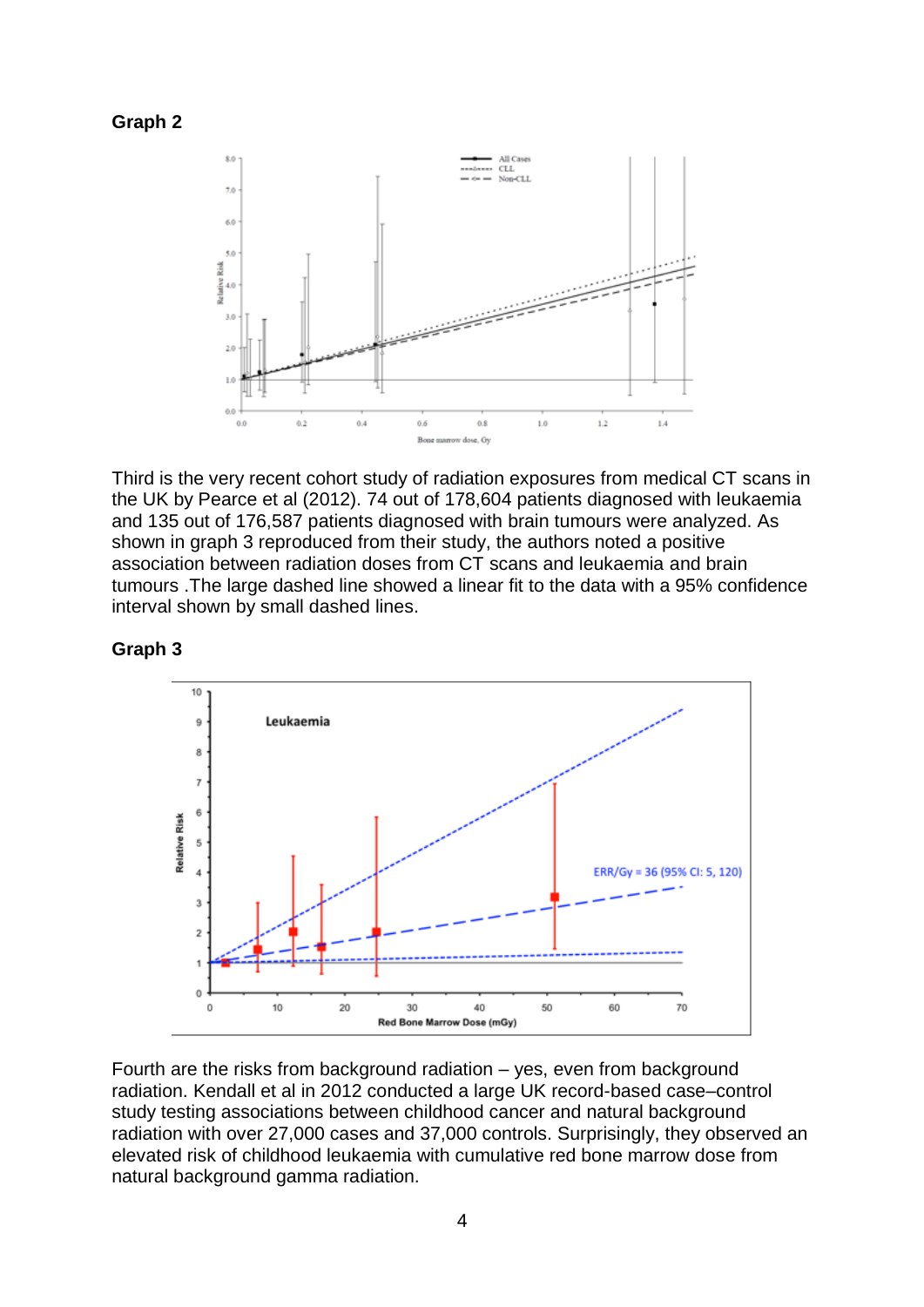In graph 4 below reproduced from their study, the x-axis represents cumulative gamma ray doses in mGy. The red line shows not merely a linear but a slightly supralinear curve fitted to the data. The small dotted lines mark a 95% confidence interval.



#### **Graph 4**

Fifth is the final analysis of the UK National Registry for Radiation Workers (NRRW). This study of observed 11,000 cancer cases and 8,000 cancer deaths in 175,000 UK radiation workers with an average individual cumulative dose of 25 mSv and an average follow-up of 22 years. Graph 5 reproduced from the study shows the relative risks for all solid cancers with the continuous blue line representing the NRRW data, and the continuous red line the results from the US BEIR VII report for comparison – the two are very similar, as can be seen. An estimated ERR of 0.27 per Sv can be derived from this graph.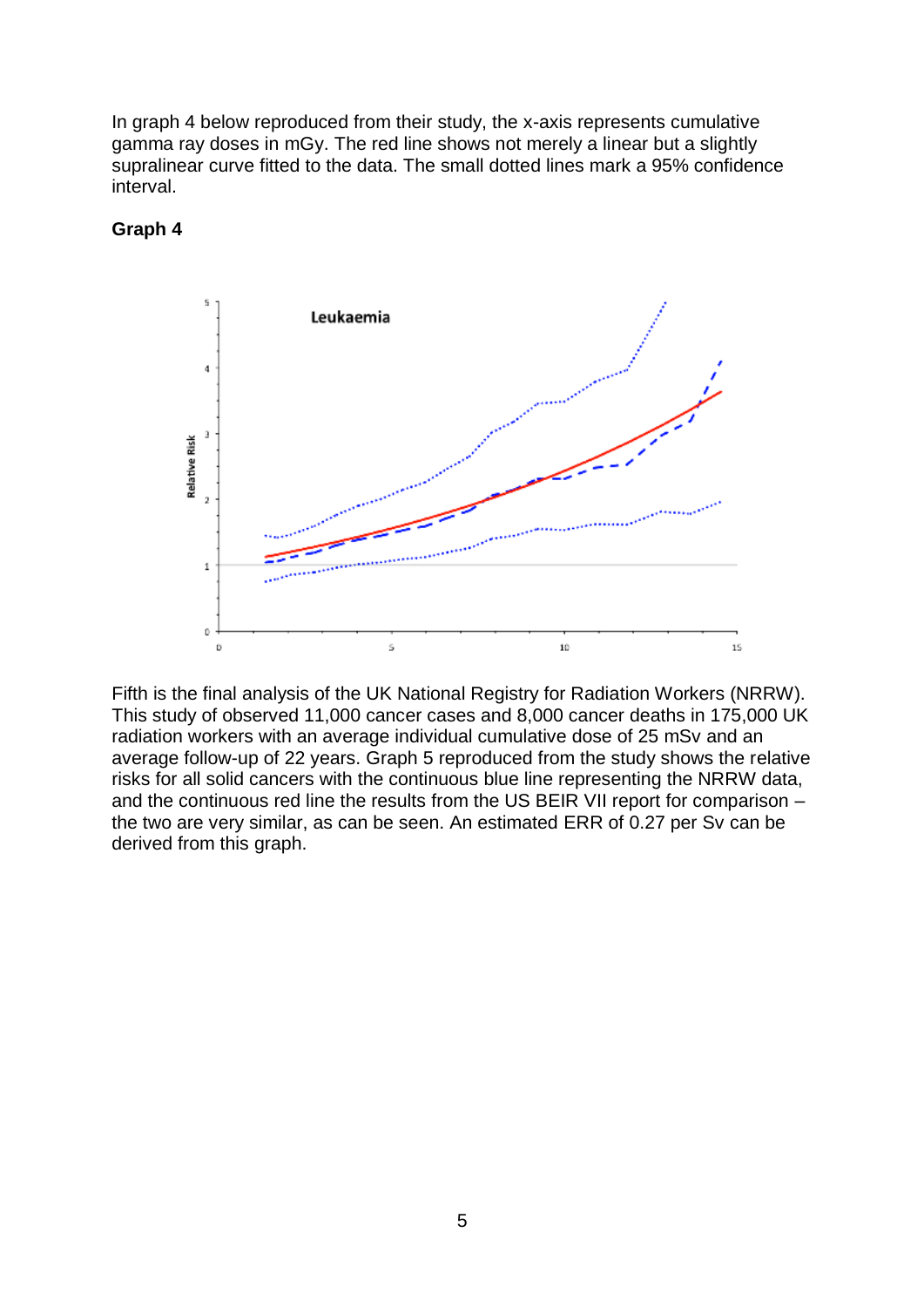



Sixth is the meta-analysis of 13 European studies in 9 EU countries on indoor radon exposure risks by Darby et al (2005). This examined lung cancer risks at measured residential Rn concentrations with over 7,000 cases of lung cancer and 14,000 controls. The action level for indoor radon in most EU countries is 200 Bq per  $m^3$ , corresponding to about 10 mSv per year. (This is derived from a UNSCEAR (2000) reference value of 9 nSv per Bq $\cdot$ h/m<sup>3</sup>. This means that people living 2/3rds of their time indoors (5,780 h/year) at a Rn concentration of 200 Bq/m<sup>3</sup> would receive an effective dose of ~10 mSv/year. Graph 6 reproduced from the study shows elevated risks at concentrations well below this level. The solid line is the authors' linear fit to the data.

### **Graph 6**

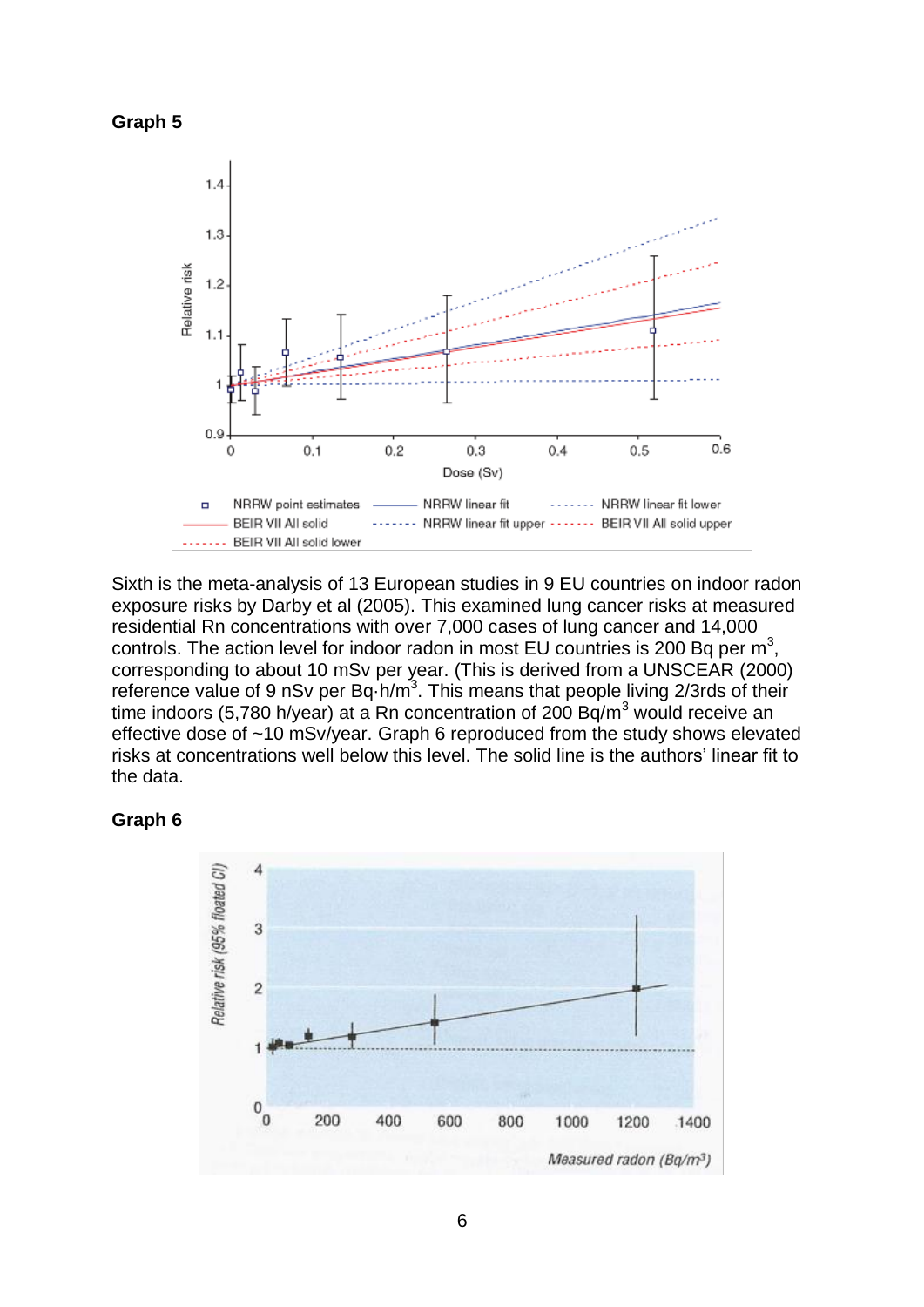### **No evidence below 100 mSv?**

It is necessary at this point to directly address the argument often raised by hormesis advocates – that there is little evidence of effects below 100 mSv. This is incorrect. Older evidence exists -see [http://www.ianfairlie.org/news/a-100-msv-threshold-for](http://www.ianfairlie.org/news/a-100-msv-threshold-for-radiation-effects/)[radiation-effects/](http://www.ianfairlie.org/news/a-100-msv-threshold-for-radiation-effects/) for a list of studies and the newer evidence, as we have just seen, clearly shows this fact as well.

# **B. Radiobiological Evidence**

Current radiobiological theory is consistent with a linear dose-response relationship down to low doses (ie below ~10 mSv).

The radiobiological rationale for linearity comes from the stochastic nature of energy deposition of ionising radiation. It was explained by 15 of the world's most eminent radiation biologists and epidemiologists in a famous article (Brenner et al, 2003) as follows:

"1. Direct epidemiological evidence demonstrates that an organ dose of 10 mGy of diagnostic x-rays is associated with an increase in cancer risk. 2. At an organ dose of 10 mGy of diagnostic x-rays, most irradiated cell nuclei will be traversed by one or, at most, a few physically distant electron tracks. Being so physically distant, it is very unlikely that these few electron tracks could produce DNA damage in some joint, cooperative way; rather, these electron tracks will act independently to produce stochastic damage and consequent cellular changes. 3. Decreasing the dose, say by a factor of 10, will simply result in proportionately fewer electron tracks and fewer hit cells. It follows that those fewer cells that are hit at the lower dose will be subject to (i) the same types of electron damage and (ii) the same radiobiological processes as would occur at 10 mGy. 4. Thus, decreasing the number of damaged cells by a factor of 10 would be expected to decrease the biological response by the same factor of 10; i.e., the response would decrease linearly with decreasing dose. One could not expect qualitatively different biological processes to be active at, say, 1 mGy that were not active at 10 mGy, or vice versa. The argument suggests that the risk of most radiation -induced endpoints will decrease linearly, without a threshold, from ~10 mGy down to arbitrarily low doses."

# **C. Official Reports**

Both types of evidence (epidemiology and radiobiology) have been examined in 4 international official reviews: UNSCEAR (2008), US NCRP Report No 136 (2001), US BEIR VII (2006) and ICRP 99 (2006). These reports confirmed the LNT as being the most prudent assumption for radiation protection purposes.

For example in 2006, the chair of BEIR VII, Richard R. Monson, associate dean for professional education and professor of epidemiology, Harvard School of Public Health, Boston stated "The scientific research base shows that there is no threshold of exposure below which low levels of ionizing radiation can be demonstrated to be harmless or beneficial".<http://hps.org/documents/BEIRVIIPressRelease.pdf>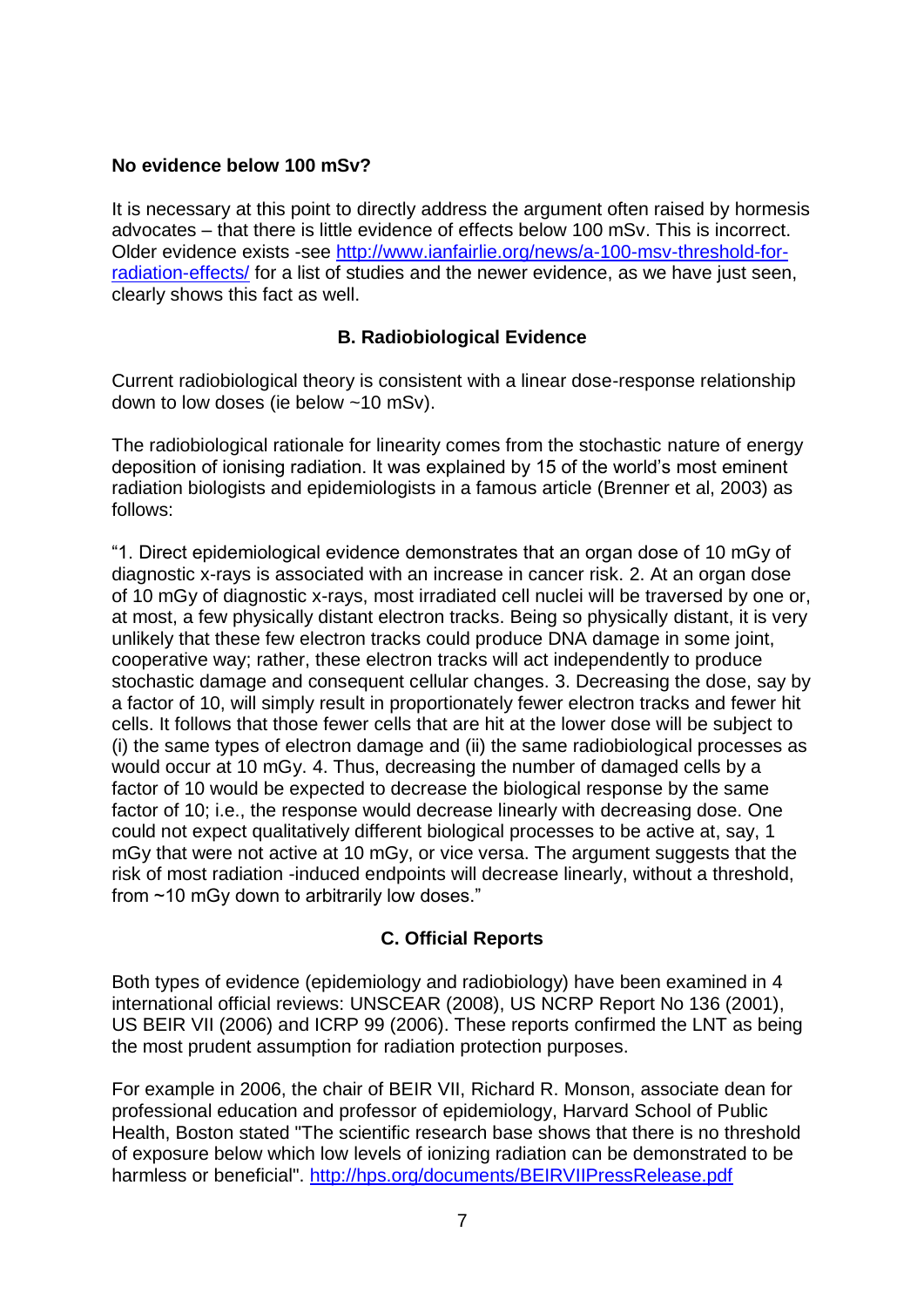Recently, the US-based scientist Mark Little and his colleagues (Little et al, 2009) examined the matter in considerable detail. They discussed (i) the degree of curvature in the cancer dose response within the Japanese atomic bomb survivors and other groups, (ii) the consistency of risks between the Japanese and other lowdose cohorts, and (iii) biological data on mechanisms. They concluded linearity was the best bet.

Also in 2009, the head of the US Environmental Protection Agency's radiation section reviewed the matter in an influential article (Puskin, 2009). He stated "Although recent radiobiological findings indicate novel damage and repair processes at low doses, LNT is supported by data from both epidemiology and radiobiology. Given the current state of the science, the consensus positions of key scientific and governmental bodies, as well as the conservatism and calculational convenience of the LNT assumption, it is unlikely that EPA will modify this approach in the near future".

# **The Importance of LNT in Radiation Protection**

Regardless of dissenting views on LNT, the reality is that most, if not all, concepts used in radiation protection today are fundamentally based on the LNT theory. For example, LNT allows radiation doses (i) to be averaged within an organ or tissue, (ii) to be added from different organs, and (iii) to be added over time. The LNT also underpins the concepts of absorbed dose, effective dose, committed dose, and the use of dose coefficients (ie Sv per Bq of a radionuclide).

The use of the LNT also permits the ICRP principle of limitation – ie annual dose limits; the ICRP principle of optimization -ie comparison of practices; radiation risk assessment at low and very low doses; individual dosimetry with passive detectors; the use of collective dose, and the use of dose registers over long periods of time.

In fact, the LNT underpins all legal regulations in radiation protection whether in the US or elsewhere in the world. Indeed, if the LNT were not used, it's hard to imagine our current radiation protection systems existing at all. However this statement should not be misconstrued to mean that the LNT is used because it is convenient, the evidence for it is comprehensive, cogent and compelling.

### **Statistical Significance**

It is necessary to discuss the vexed issue of statistical significance, as hormesis advocates (eg [http://atomicinsights.com/leukemia-and-lymphoma-study-recently](http://atomicinsights.com/leukemia-and-lymphoma-study-recently-published-in-lancet-being-strong-challenged-by-sari/)[published-in-lancet-being-strong-challenged-by-sari/\)](http://atomicinsights.com/leukemia-and-lymphoma-study-recently-published-in-lancet-being-strong-challenged-by-sari/) often dismiss studies stating they show "no significantly" raised risks at low levels, or that excess risks are "not significant" at low levels.

Let's examine what these phrases actually mean, because they can mislead readers into incorrectly thinking that the reported increase is "unimportant" or "irrelevant". The word "significant" is a specialist adjective used in statistical tests to convey the sole meaning that the likelihood of a finding occurring by chance is 5% or less (assuming a p = 5% test was used). It does not mean important or relevant.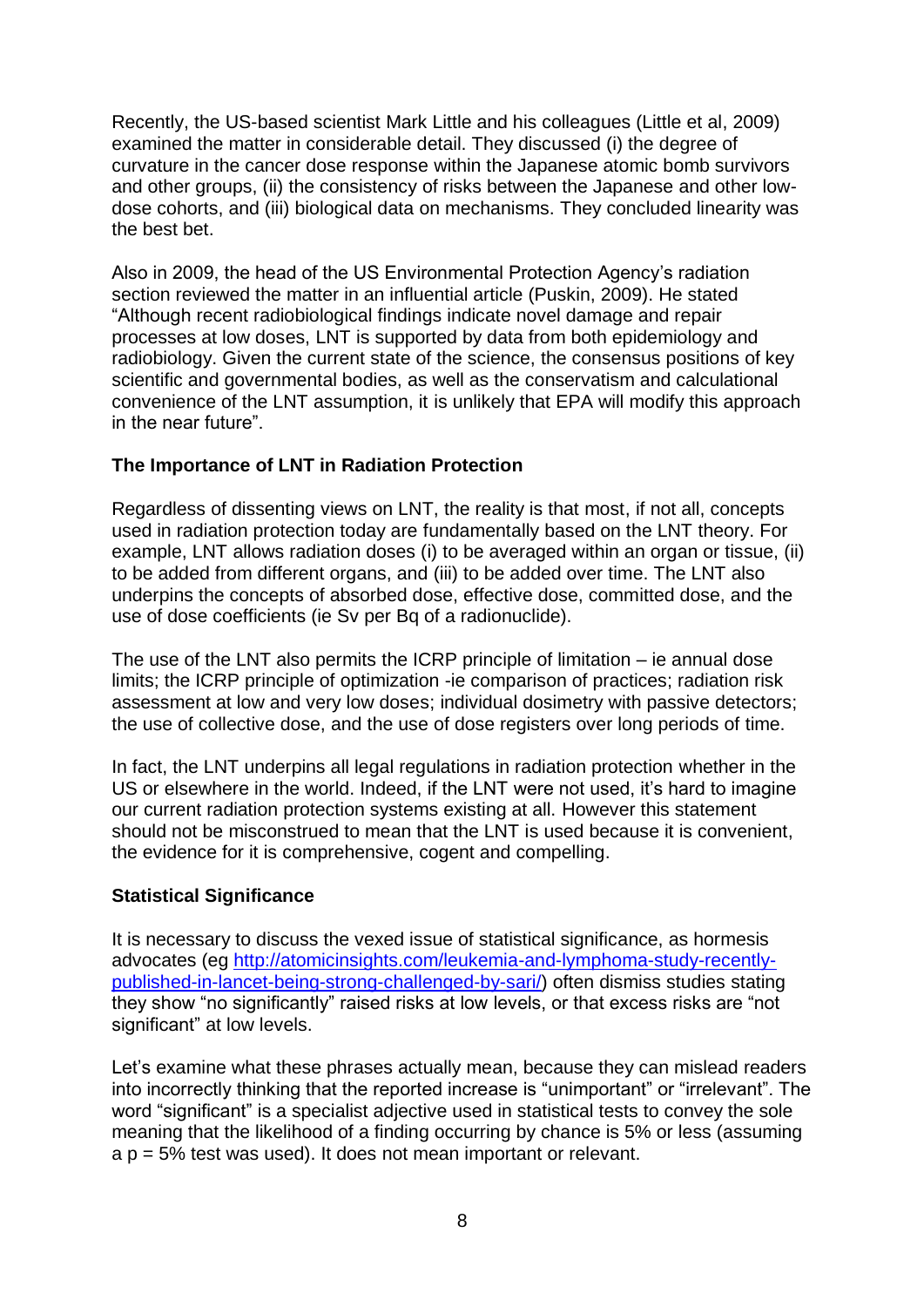Secondly, such phrases are often glibly made by hormesis advocates without explaining that the actual test level used is arbitrary. There is no scientific justification for using a 5% or any other test level: it is merely a matter of convenience. Indeed more recent epidemiology studies are now using the less strict 10% test. In other words, it is quite possible for results which are "not significant" when a 5% test is applied, will become "significant" when a 10% test is used. For this reason, confidence intervals should instead be quoted by hormesis advocates.

There is a third reason to oppose the use of these phrases: scientifically speaking, it is bad practice. To dismiss results (or to imply this) just because they do not meet a statistical test is wrong in principle. This is because the probability (ie p level) that an observed effect may be due to chance is affected by both magnitude of effect and size of study (Whitely and Ball, 2002). This means statistical tests must be cited with caution, as the use of an arbitrary cut-off for statistical significance (often  $p = 5\%)$ can lead to incorrectly accepting the null hypothesis (ie that there is no effect) (Sterne and Smith, 2001). This is called a type II error in statistics. This more often  $\rm{occurs}$  in studies due to low numbers<sup>1</sup> of observed cases rather than to lack of effect (Everett et al, 1998). Many scientists (eg Axelson (2004); Whitley and Ball, 2002)) consider the rejection of findings for statistical reasons is of questionable validity as it can often hide real risks.

So what should hormesis advocates do with positive findings that do not meet a selfselected 95% test? First, they should not reject them. Instead they should report the observed increase but add there is a greater than 5% probability this could have occurred by chance. And then they should discuss whether their interpretation would change if a slightly less strict 10% test were chosen (as is increasingly used nowadays). And they should discuss confidence intervals so that readers can make up their own minds.

### **Conclusions**

<u>.</u>

The validity or otherwise of LNT and hormesis have been the subject of hundreds of scientific articles and debates over several decades. Unfortunately, much of the literature on hormesis or adaptive response is based on faulty science or on misconceptions or on misinterpretations or all three. This is particularly the case with US and UK journalists who write with confidence on how radiation risks are exaggerated. Their knowledge and experience of radiogenic risks are limited, to say the least, but these journalists, almost on a weekly basis, misinform and mislead the public about radiation risks, so the existence of these petitions is perhaps unsurprising.

A question remains whether the NRC should have accepted the 3 petitions for review. Presumably the NRC has some discretion not to review or to refer back spurious, mischievous, or ill-founded petitions.

 $<sup>1</sup>$  It should be borne in mind that low case numbers are not the fault of researchers but often due to</sup> the fact that many conditions are rare (eg child leukemia) and very large numbers of exposed people are needed to pick up the few observed cases.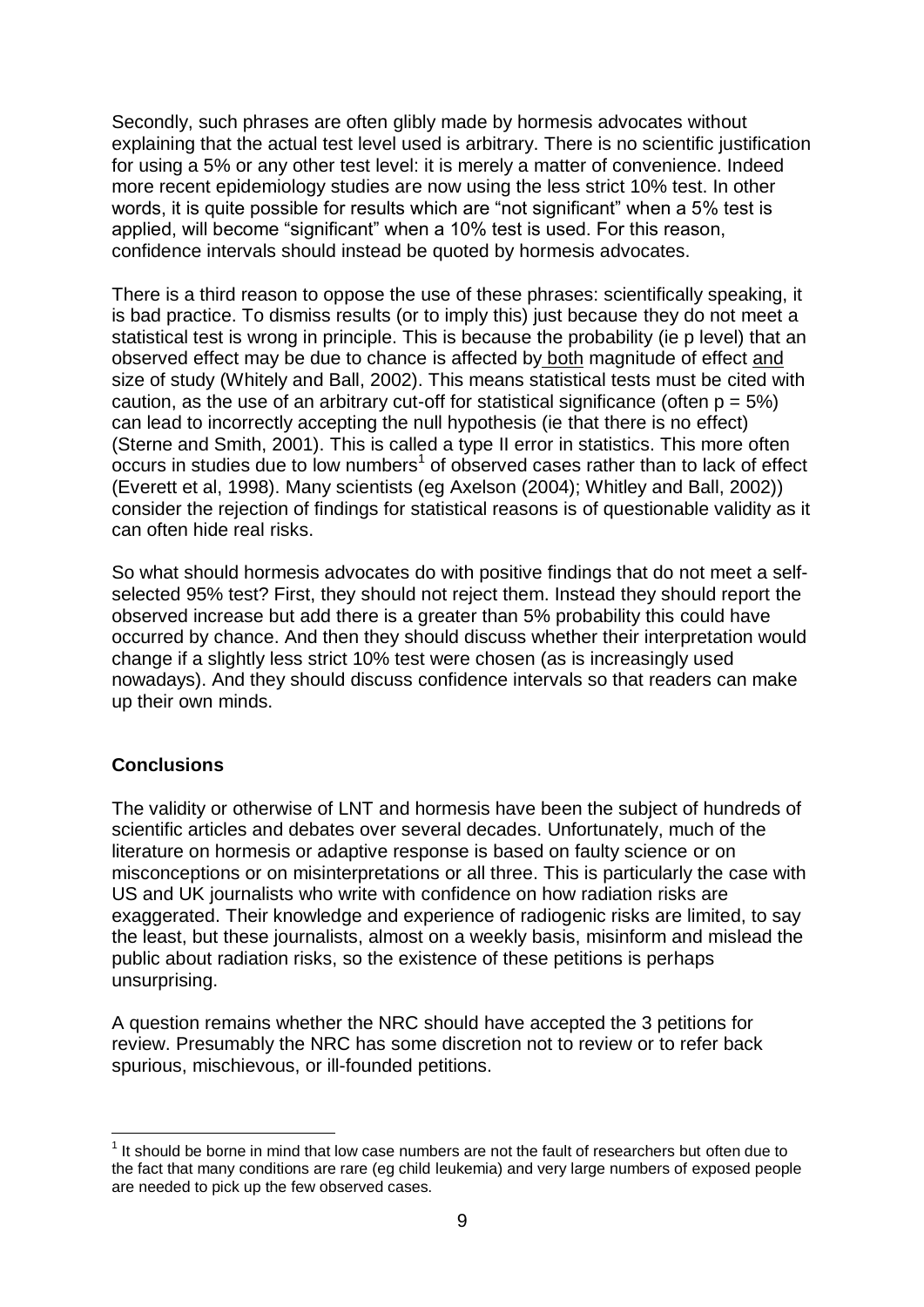After briefly examining the 3 petitions, my conclusion is that they do not merit serious consideration. It seems that the petitioners, who may or may not have axes to grind about radiation risks, have seized on the possible phenomenon of hormesis to make ill-considered claims that radiation is protective or even good for you. In other words, the petitions appear to be based on preconceptions or even ideology rather than the copious scientific evidence which points in the opposite direction. The petitions should not be used by the NRC to justify weakening regulatory standards at US nuclear facilities.

The NRC should seek guidance from the 5 US scientific agencies and Government departments mentioned above whose scientists have published evidence on the matter.

Credits. Thanks to Dr Jan Beyea, Cindy Folkers, Dr Alfred Körblein, Xavier Rabilloud, Dr Marvin Reznikoff and Dr Gordon Thompson for comments on drafts. Any errors are my responsibility.

#### **References**

Axelson O. Negative and non-positive epidemiological studies. Int J Occup Med Environ Health. 2004;17:115-121.

BEIR VII (2006) [http://www.nap.edu/catalog/11340/health-risks-from-exposure-to-low-levels-of](http://www.nap.edu/catalog/11340/health-risks-from-exposure-to-low-levels-of-ionizing-radiation)[ionizing-radiation](http://www.nap.edu/catalog/11340/health-risks-from-exposure-to-low-levels-of-ionizing-radiation)

Brenner David J, Richard Doll, Dudley T. Goodhead, Eric J. Hall, Charles E. Land, John B. Little, Jay H. Lubin, Dale L. Preston, R. Julian Preston, Jerome S. Puskin, Elaine Ron, Rainer K. Sachs, Jonathan M. Samet, Richard B. Setlow and Marco Zaider (2003) Cancer risks attributable to low doses of ionizing radiation: Assessing what we really know. PNAS. vol.100 no.24. pp 13761-13766. [www.pnas.orgjcgijdoij10.1073jpnas.2235592100](http://www.pnas.orgjcgijdoij10.1073jpnas.2235592100/)

Brock TA and Sherbini SS (2012) Principles in practice: Radiation regulation and the NRC. Bulletin of the Atomic Scientists 2012 68: 36. http://bos.sagepub.com/content/68/3/36

Cardis et al (2005) Risk of cancer after low doses of ionizing radiation: retrospective cohort study in 15 countries. BMJ. 2005 Jul 9;331 (7508).

Darby et al (2005) Radon in homes and risk of lung cancer: collaborative analysis of individual data from 13 European case-control studies. BMJ 2005;330:223.

Everett DC, Taylor S, Kafadar K. Fundamental Concepts in Statistics: Elucidation and Illustration. J of Applied Physiology 1998; 85(3):775-786.

Kendall G M, M P Little, R Wakeford, K J Bunch, J C H Miles, T J Vincent, J R Meara and M F G Murphy (2012) A record-based case–control study of natural background radiation and the incidence of childhood leukaemia and other cancers in Great Britain during 1980–2006. Leukemia (5 June 2012) | doi:10.1038/leu.2012.151

Leuraud, Klervi et al (2015) Ionising radiation and risk of death from leukaemia and lymphoma in radiation-monitored workers (INWORKS): an international cohort study. The Lancet Haematology. Published Online: 21 June 2015.

[Little MP,](http://www.ncbi.nlm.nih.gov/pubmed?term=Little%20MP%5BAuthor%5D&cauthor=true&cauthor_uid=19332841) [Wakeford R,](http://www.ncbi.nlm.nih.gov/pubmed?term=Wakeford%20R%5BAuthor%5D&cauthor=true&cauthor_uid=19332841) [Tawn EJ,](http://www.ncbi.nlm.nih.gov/pubmed?term=Tawn%20EJ%5BAuthor%5D&cauthor=true&cauthor_uid=19332841) [Bouffler SD,](http://www.ncbi.nlm.nih.gov/pubmed?term=Bouffler%20SD%5BAuthor%5D&cauthor=true&cauthor_uid=19332841) [Berrington de Gonzalez A.](http://www.ncbi.nlm.nih.gov/pubmed?term=Berrington%20de%20Gonzalez%20A%5BAuthor%5D&cauthor=true&cauthor_uid=19332841) Risks associated with low doses and low dose rates of ionizing radiation: why linearity may be (almost) the best we can do. [Radiology.](http://www.ncbi.nlm.nih.gov/pubmed/19332841) 2009 Apr;251(1):6-12. doi: 10.1148/radiol.2511081686.